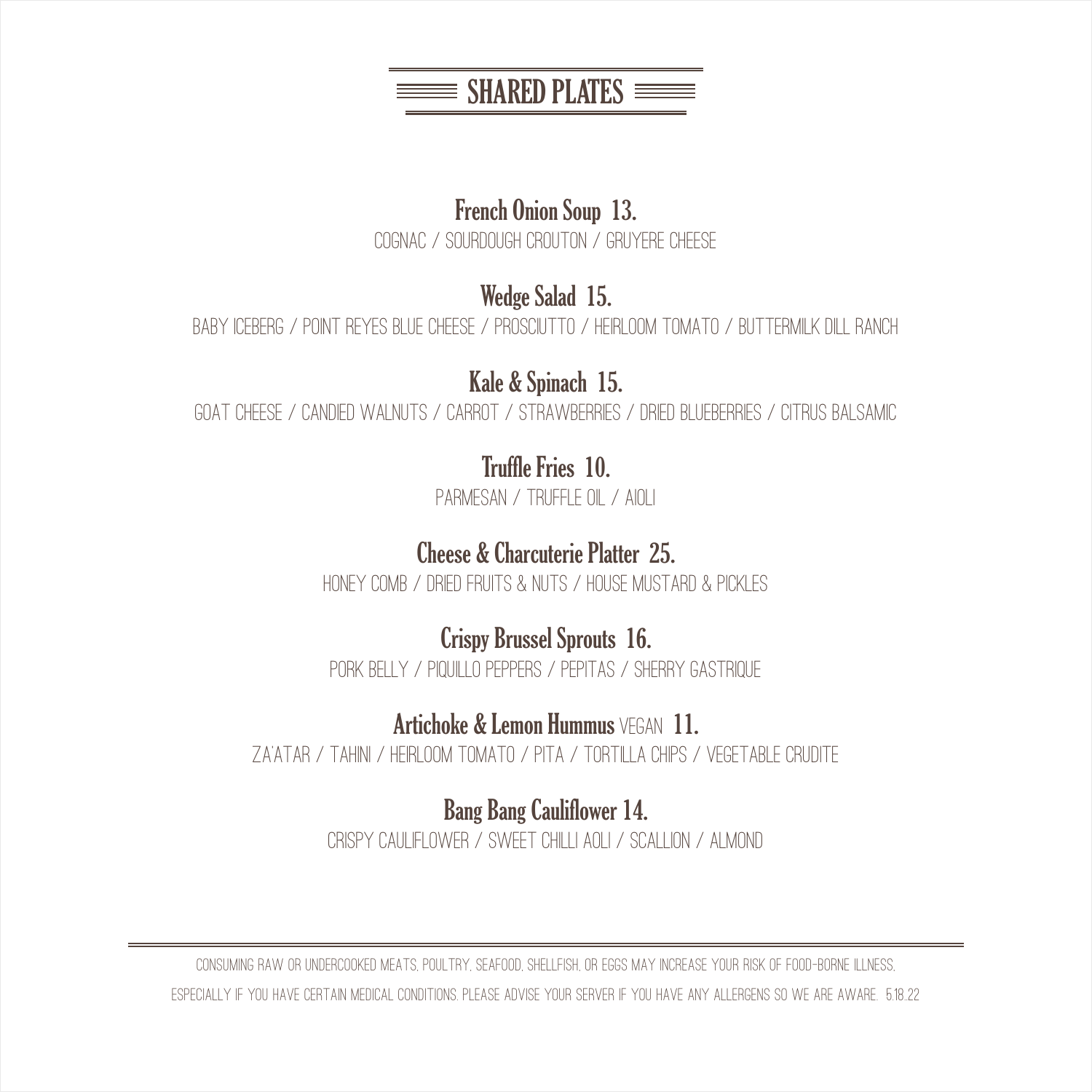$\equiv$  SHARED PLATES  $\equiv$ 

## Spinach & Artichoke Dip 16.

Vegetable CruditE / Pita / Tortilla Chips

## Shrimp Roll 24.

PATAGONIA SHRIMP / GARLIC AIOLI / UMAMI BUTTER / CHIVE

# Steak & Frites 39.

10 oz New York Strip Steak / French Fries / Arugula / Herb Butter

# Pork Belly Grilled Cheese 18.

FOUR CHEESE BLEND / SNAKE RIVER FARMS PORK BELLY / BALSAMIC TOMATOES

## Steak Tacos 21.

Flour Tortillas / Cotija Cheese / Fire Roasted / Tomato Salsa / Avocado

Bar Burger 26.

House Ground Steak / Stilton Cheese / Sauteed Mushrooms / Roasted Garlic Aioli / Brioche Bun

King Salmon 47.

Cedar Plank / Fennel / Patty Pan / Baby Carrots & Asparagus / Basil Jus

# Surf & Turf 67.

6oz Filet / Jumbo Shrimp / Fingerling Potatoes / Asparagus Baby Carrots & Pearl Onions / Bearnaise & Bordelaise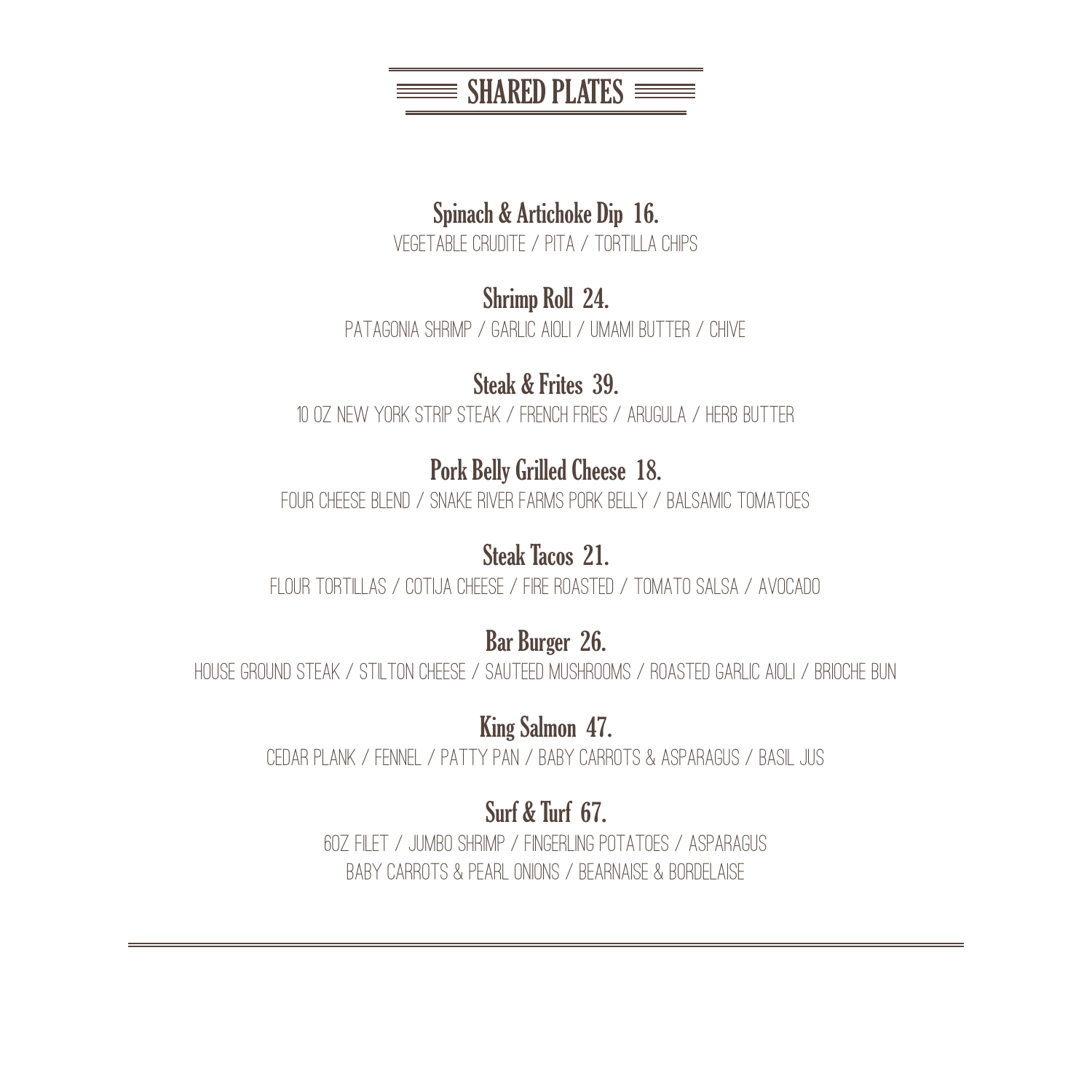

## Key Lime Pie 15. Almond Graham Crust / Candied Zest / Citrus Chantilly / Candied Almonds

# Madagascar Vanilla Bean Crème Brûlée 15.

Huckleberry Compote / Toasted Pistachio \* GF / Nut Free Optional

## Apricot Sticky Toffee Pudding 14.

Rum Toffee Sauce / Almond Ice Cream / Almond Brittle / Grilled Chablis Poached Apricot

## Smoked Flourless Chocolate Cake 15.

Cherry Vanilla Ice Cream / Thyme Caramel / Dark Chocolate Sauce / Smoked Alderwood Salt \* GF

## Strawberry Shortcake 14.

Lemon Lavender Biscuit / Vanilla Macerated Strawberries / Lemon Chantilly HONEYCOMB BRITTLE

# Olive Oil Cake 15.

Pine Nuts / Bourbon Salted Caramel / Mint Coulis / Raspberry Sorbet / Fresh Raspberries \*GF / Vegan / DF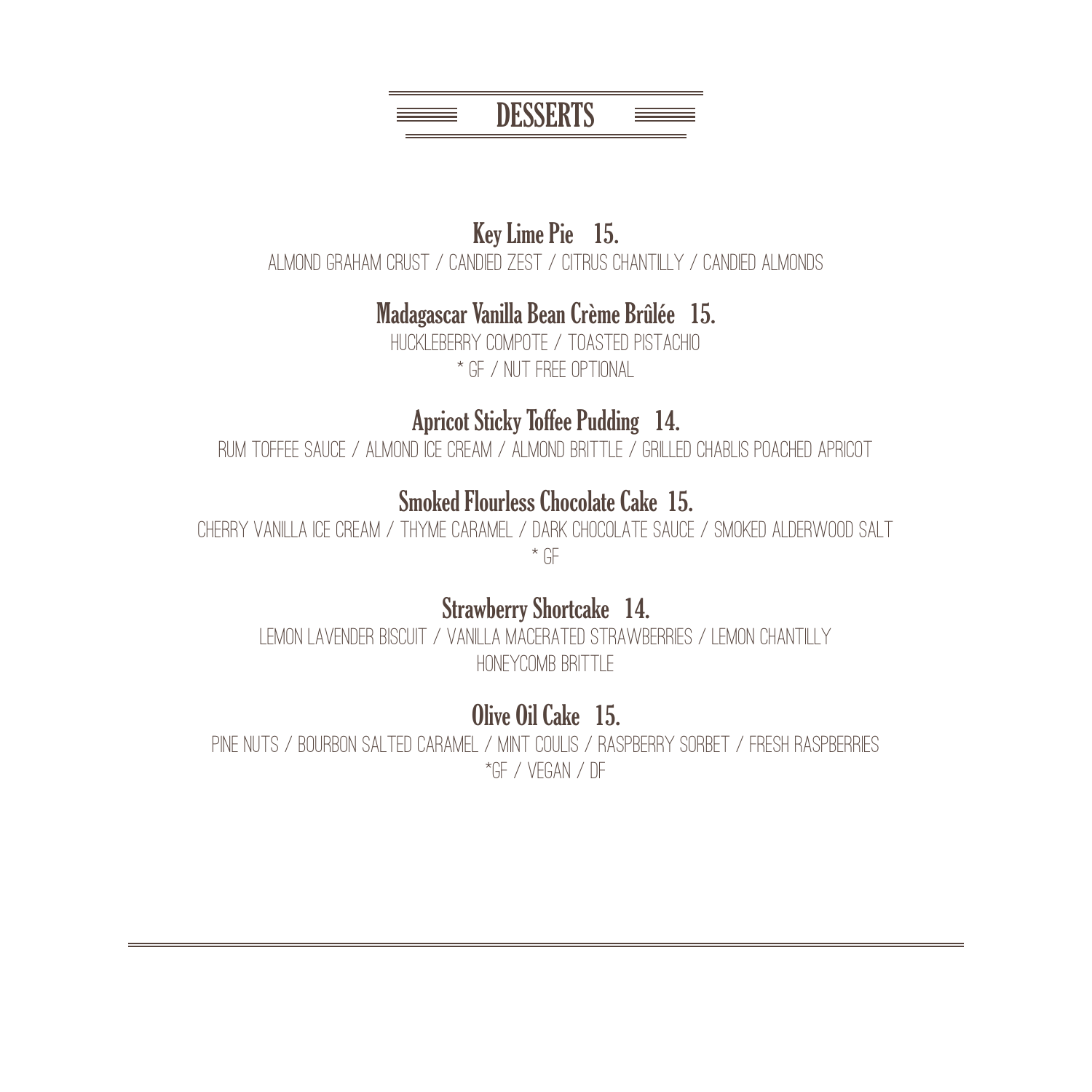# $\equiv$  COLD BEVERAGES  $\equiv$

## Off the Handle 8.

#### Lost Coast Brewery – 'Tangerine Wheat' Eureka, California

BREWED WITH THE PERFECT BALANCE OF WHEAT & CRYSTAL MALTS. this brew is a perfectly crisp finish for those hot summer days. It's got that classic Lost Coast wheat flavor, with a kick of CITRUS. | ABV 5.2%

#### Mother Earth Brewery – 'Tierra Madra' Lager Nampa, Idaho

Thirst-quenching, crisp & snappy are all adjectives that come to mind when drinking this fresh, light Mexican-style lager.

#### New Belgium Brewing –'Voodoo Ranger' Hazy IPA, Fort Collins, Colorado

Packed with bright tropical aromas and brilliant citrusy flavors, this hazy wraps up with a pleasantly smooth finish | 7.5% ABV

#### Roadhouse – 'The Phlow' Jackson Hole, Wyoming

A seasonal summer IPA that is fruit forward, refreshingly light. | ABV 5.0%

#### Western Collective – Rotating, Boise, Idaho

ASK YOUR SERVER FOR DETAILS

## By the Bottle 6.

Black Butte Porter Stella Artois Coors Light Sierra Nevada Pale Ale Ommission IPA (GF) Blue Moon Kaliber (NA)

Heineken Bud Light Michelob Ultra **Pacifico** Ommission Lager (GF) Angry Orchard Green Apple Heinekin 00 (NA)

Western Collective Strawberry Lemonade Seltzer 8.

## Non-Alcoholic

Pepsi / Diet Pepsi / Sierra Mist 3. Root Beer / Dr. Pepper / Mountain Dew 3. Henry Weinhard's Root Beer 5. Ginger Ale / Tonic 3. Pellegrino Water 5. Starkey Spring Water 500ml 4. Black Cherry Soda 5. Vanilla Cream Soda 5. Orange Cream 5.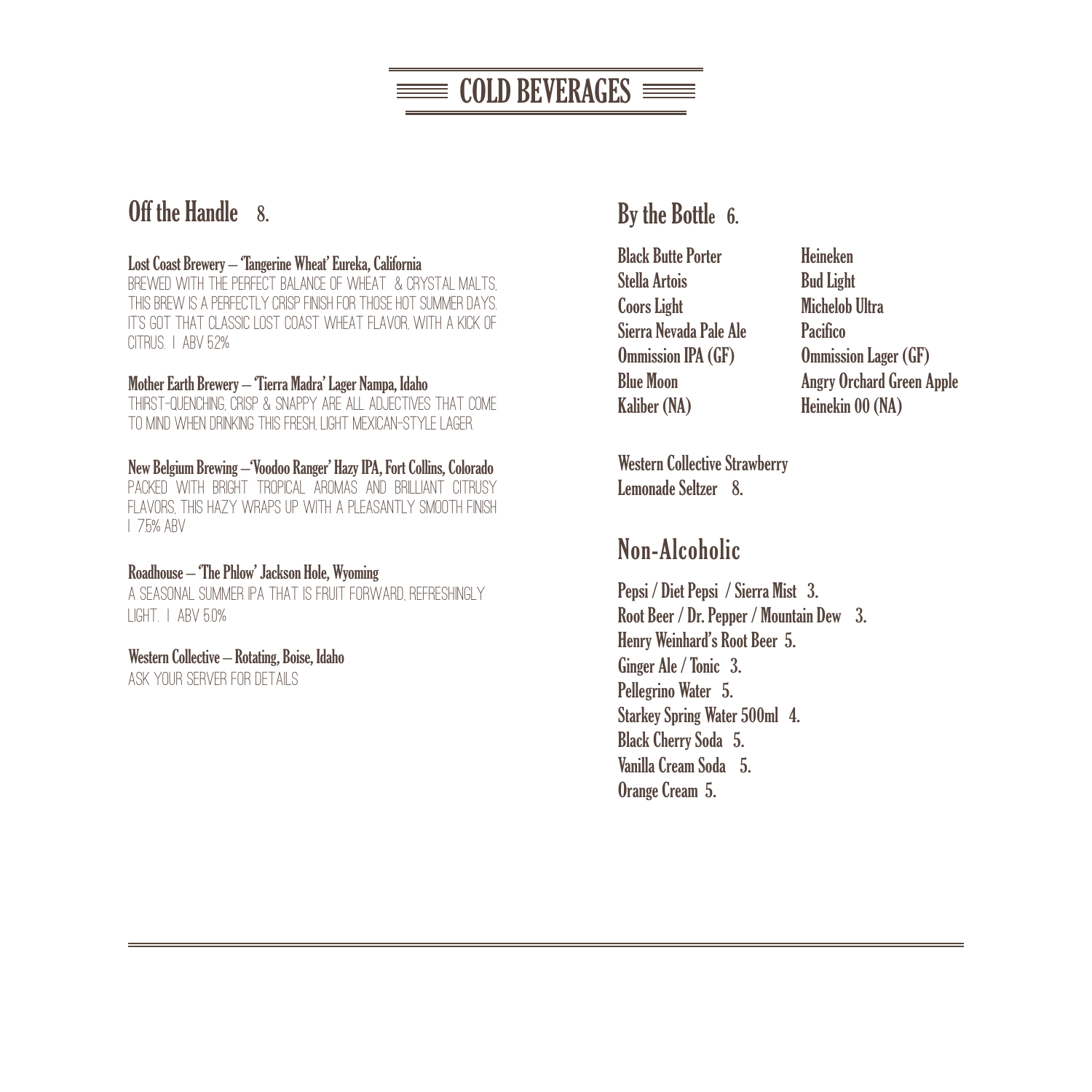# $\equiv$  BEER RESERVE LIST

| Arrogant Consortia 'Double Bastard' - American Strong Ale 3L   ABV 12.7%              | Escondido, CA           | 60. |
|---------------------------------------------------------------------------------------|-------------------------|-----|
| Ayinger 'Celebrator' - Doppelbock 11.20Z   ABV 6.7%                                   | <b>Bavaria, Germany</b> | 10. |
| Ayinger 'Jahr Hundert Bier' 16.90Z   ABV 5.2%                                         | <b>Bavaria, Germany</b> | 11. |
| Brasserie d'Orval 'Trappist' - Belgian Strong Ale 1120Z   ABV 6.9%                    | Belgium,                | 16. |
| Brasserie de Rochefort 'Trappistes 8' - Belgian Strong Ale 110Z   ABV: 9.2%           | <b>Belgium</b>          | 12. |
| Breakside Brewing 'Ziggurat' - American Brett 500ML   ABV: 6.9%                       | Milwaukie, OR           | 20. |
| Crooked Stave 'Surette Reserva Palisade Peach' - American Wild Ale 375ML   ABV: 6.2%  | Colorado                | 24. |
| Crux Fermentation Project Tough Love' - Russian Imperial Stout 750ML   ABV: 11.5%     | Bend, OR                | 36. |
| Finnriver Cidery, 'Black Currant' - 500ML, I ABV 6.5%                                 | Chimacum, WA            | 15. |
| Finnriver Cidery, 'Black Oak' - 750ML, I ABV 9.5%                                     | Chimacum, WA            | 40. |
| Finnriver Cidery, 'Oak & Apple' - 500ML, I ABV 6.5%                                   | Chimacum, WA            | 17. |
| Firestone Walker 'Parabola', - -Bourbon Barrel Aged Imperial Stout 120Z   ABV 14%     | Paso Robles, CA         | 14. |
| Firestone Walker 'Sour Opal' - American Wild Ale 375ML   ABV: 5%                      | Paso Robles, CA         | 20. |
| Founders 'Backwoods Bastard' - Barrel Aged Scotch Ale 120Z   ABV: 11.2%               | <b>Grand Rapids, MI</b> | 10. |
| Founders 'CBS (Canadian Breakfast Stout) - American Imperial Stout 750ML   ABV: 11.7% | <b>Grand Rapids, MI</b> | 38. |
| Fremont 'B-Bomb' 2021 - Bourbon Barrel Aged Winter Ale 220Z   ABV 13.5%               | Seattle, WA             | 30. |
| Goose Island Beer Co. 'Gillian' - Belgian Farmhouse Ale 750ML   ABV: 95%              | Chicago, IL             | 30. |
| Goose Island Beer Co. 'Halia' - Belgian Saison 750ML   ABV: 7.5%                      | Chicago, IL             | 26. |
| Lindemans 'Oude Kriek Cuvée René' - Belgian Fruit Lambic 750ML   ABV: 7%              | Belgium                 | 18. |
| Lost Grove 'Yersinia' -Bourbon Barrel Aged Imperial Stout 500ml   ABV: 11%            | Boise, ID               | 22. |
| New Belgium/Oud Beersel 'Le Terroir' — Dry Hopped Sour/Green Walnut Lambic Blend      | Fort Collins, CO        | 25. |
| 750ML   ABV 5.5%                                                                      |                         |     |
| Roadhouse 'Vixen Mistress' - Oud Bruin with Blackberries 500ML   ABV 5.5%             | Jackson Hole, WY        | 20. |
| Samuel Smith 'Winter Welcome' - Winter Warmer 550ML   ABV: 6%                         | <b>England</b>          | 9.  |
| Stone Brewing, 'Arrogant Bastard' - American Strong Ale 120Z   ABV 7.2%               | Escondido, CA           | 8.  |
| Stone Brewing 'Xocoveza - Charred' - English Sweet / Milk Stout 500ML I ABV: 10%      | Escondido, CA           | 28. |
| Westmalle 'Trappist', Trippel - 1120Z.   ABV 7%                                       | <b>Belgium</b>          | 12. |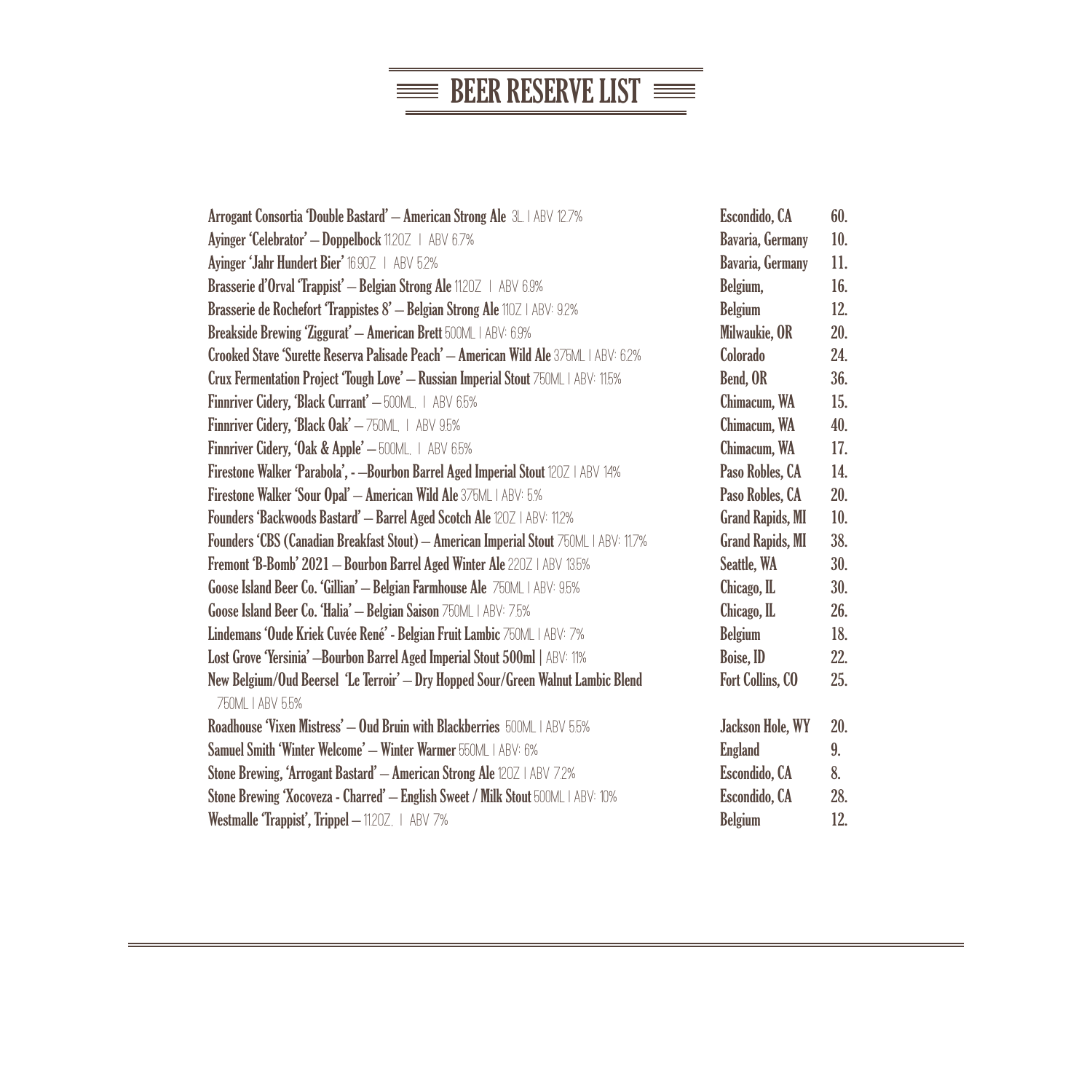# $\equiv$  WINE BY THE GLASS  $\equiv$   $\equiv$

## Sparkling Wines

#### '20 Luigi Voghera, Moscato D' Asti, Piedmont, Italy 10.

A delightfully fizzy & slightly sweet, an irresistible combination that makes it a universal favorite.

#### N/V, Gruet, Blanc de Noir, 12.

Bright acidity, delicate sparkle, aromas of cherry & toast.

#### NV J 'Cuvee, Sparkling, Sonoma, California 15.

Opens with citrus, vanilla & yeasty brioche flavors. The wine feels clean, vibrant & smooth.

#### N/V Zonin, Prosecco, Veneto, Italy 10.

VERY WELL-BALANCED & APPEALING, WITH THE EXTREMELY DELICATE ALMOND NOTE THAT IS TYPICAL OF PROSECCO.

## Whites & Rosé

#### '20 Chehalem, 'Inox', Chardonnay, Willamette Valley, Oregon 10.

100% Stainless steel fermented & aged. Vibrant & crisp with delicate aromatics of white flowers, fresh honeycomb & pink lady apples.

#### '19 Merryvale, 'Starmont', Chardonnay, Carneros, California 14.

Bright acidity & apple, along with modest tropical fruit notes & spice, Golden Delicious apple & hints of lemon curd & vanilla custard on the nose. A focused entry on the palate gives way to a slight creaminess on the mid-palate with medium weight braced by fresh acidity that promotes a long, refreshing finish.

#### '20 Chehalem, Pinot Noir Rose, Willamette Valley, Oregon 11.

Clean & fresh with bursts of bright red fruits (Cherries, Strawberries & Watermelon).

#### '20 Koenig, Viognier, Snake River Valley, Idaho 12.

ELDERBERRY FLOWERS & LEMON BLOSSOMS IN THE NOSE. THE FLAVORS TAKE YOU INTSTONE FRUIT, WITH WHITE PEACH FEATURED PROMINENTLY.

#### 20' Groth, Sauvignon Blanc, Napa Valley, California 16.

BRILLIANT PALE GOLD IN COLOR WITH FRESH AROMAS OF GRAPEFRUIT & TANGERINE & WHITE PEACH. OPENING WITH A SWEET, JUICY CITRUS ACIDITY, THE PALATE IS RICHLY WEIGHTED, SHOWING LAYERS OF GRAPEFRUIT, PEAR, LEMON MERINGUE, HONEYDEW MELON, & A CRISP, REFRESHING LIME ZEST FINISH.

#### '20 Poet's Leap, Columbia Valley, Washington 13.

A racy wine with fragrant white flower blossoms, kumquat & citrus rind aromas & flavors wrapped around a core of delicious minerality. Lively & pure, with balanced acidity & just a trace of residual sugar to give the wine a vibrant mouthfeel & long, satisfying finish.

#### '21 J Vineyards, Pinot Gris, California 11.

This fuller-bodied Pinot Gris with expressive fruit & mineral character is crisp & floral with flavors of white peach, pear & apricot.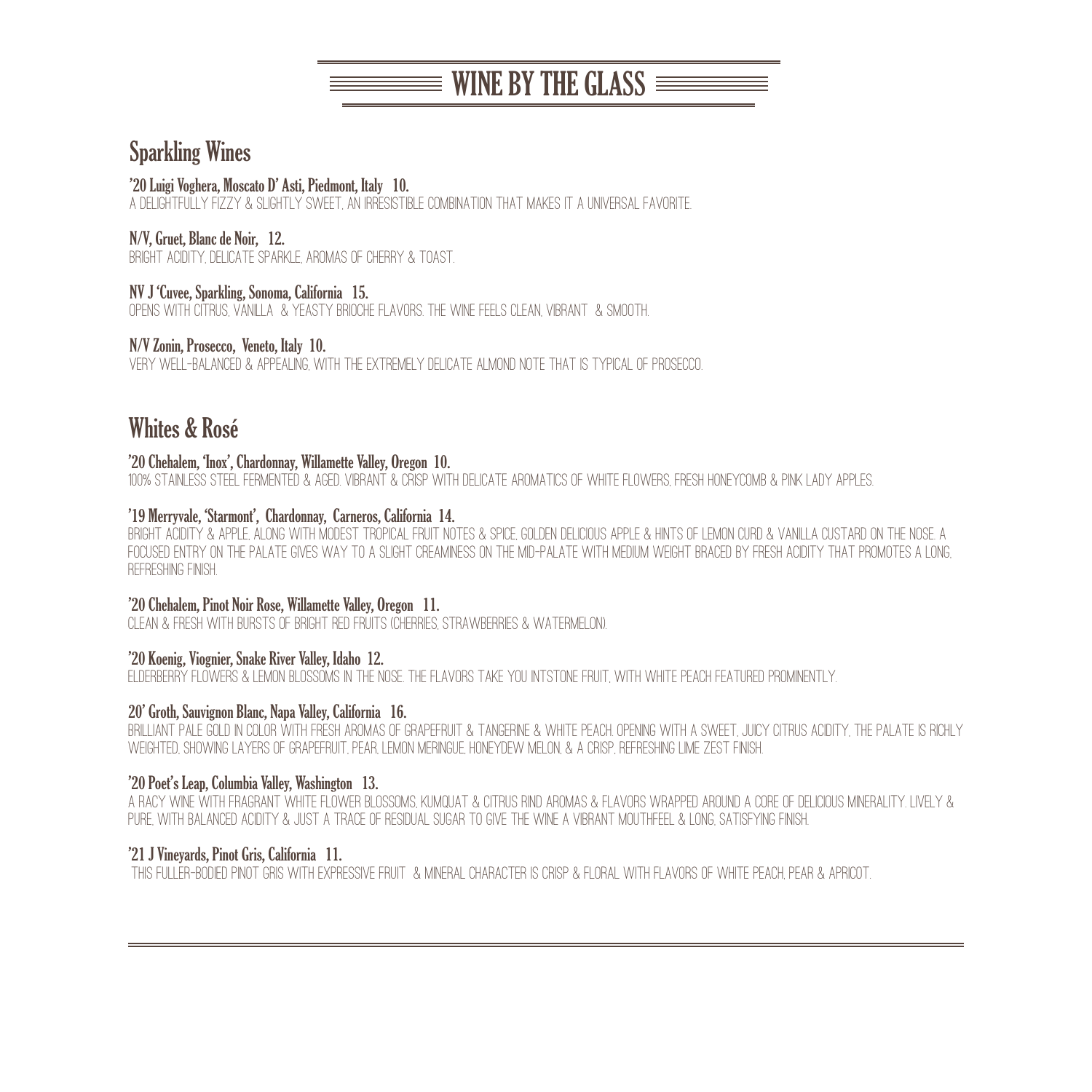## **Reds**

#### '20 Belle Glos 'Clark & Telephone', Pinot Noir, Santa Maria Vly, California 19.

The Wine Is Fresh & Exuberant In The Mouth With Sumptuous Strawberry Jam & Ripe Black Cherry. Complex & Stylish.

#### '19 Canvasback By Duckhorn, Cabernet Sauvignon, Red Mountain, Washington 15.

A Gorgeous Expression Of Red Mountain Cabernet Sauvignon. French Oak-Inspired Spice Note That Carries Through To A Long Sophisticated Finish.

#### '18 Charles & Charles, Cabernet Blend, Columbia Valley, Washington 10.

Charles & Charles Red Blend Is Deliciously Bold, Rich & Textured Wine But Not Over The Top – 70% Cabernet Sauvignon, 30% Syrah.

#### '19 Ridge Vineyards 'Three Valleys Red Blend Sonoma County, California 14.

Deep Garnet Color. Fresh Raspberry & Cherry Fruits, Barrel Spice, Clay Minerals & Fresh Mint. SweetRed Berry Fruit Entry, Medium Body, Lively Acid & SUPPLE TANNINS. LONG, ELEGANT FINISH.

#### '19 Domaine De Pallus Chinon 'Les Pensees De Pallus', Cabernet Franc, Loire, France 13.

A Solid Core Of Cassis, Plum & Blackberry Fruit Inlaid With Alluring Ganache, Singed Bay Leaf & Black Tea Notes. It has a Good Grip Through The Finish.

#### '20 Emmolo – Merlot – Napa Valley, California 14.

THIS WINE BY JENNY WAGNER IS LUSH & SUPPLE ON THE PALATE, WITH EXPANSIVE DARK BERRY FLAVORS, A FRESH EARTHINESS & SMOOTH, LEATHERY TANNINS.

#### '19 Marisco Vineyards, Pinot Noir, 'The Ned', Marlborough, New Zealand 13.

This is a ripe & fruity Pinot Noir. Strawberry punch & fresh cherries lead over a slight mushroom spice & vanilla nuance.

#### '17 Nine Hats, Sangiovese, Columba Valley, Washington 16.

Vibrant color with expressive aromas & flavors of wild strawberries & sour cherries. The wines lively character & refined texture carry the tasting experience into a juicy finish of ripe plums.

#### '15 Lan 'Reserva, Tempranillo, Rioja, Spain 12.

Bright Deep Garnet Color. Aromas Of Red Fruits Blended With Notes Of Vanilla & Spices. The Oak Is Structured & Filling.

#### '19 Decoy, 'Limited', Cabernet Sauvignon, Napa Valley, California 17.

rich berry notes are echoed on the palate, where silky, fine-grained tannins & enlivening acidity carry the flavors to a lush, lingering finish. it's a Luxurious Cab that Has an Inviting Aroma Of Dark Cherry & Berry, Cassis, Sweet Vanilla. Rich Mouthfeel & w/Black Cherry & Dusty Cocoa Lingering.

#### '18 Split Rail Winery 'Horned Beast', Gsm Blend, Snake River Valley, Idaho 16.

Using 60% Concrete-Aged Grenache That We Blended With Co-Fermented Syrah, Grenache & Mourvedre, It's A Bowl Full Of Freshly Picked Raspberries On A SPRING DAY

#### 'Voyager 9 Red Schooner, Malbec, Red Wine of the World 13.

Malbec Made From Grapes Grown In The Andes Mountains, Shipped Chilled To Napa Valley & Produced With The Same Techniques As Caymus Cabernet.

#### '19 Tenet Wines, 'The Pundit', Syrah, Columbia Valley, WA 14.

deep ruby in color with garnet highlights. Aromas of blackberry & currants mingle with dark earthy undertones along with bramble & tobacco. A decadent mouthfeel with flavors of cherry, blueberry, & dark chocolate complimented by a long, juicy, complex finish.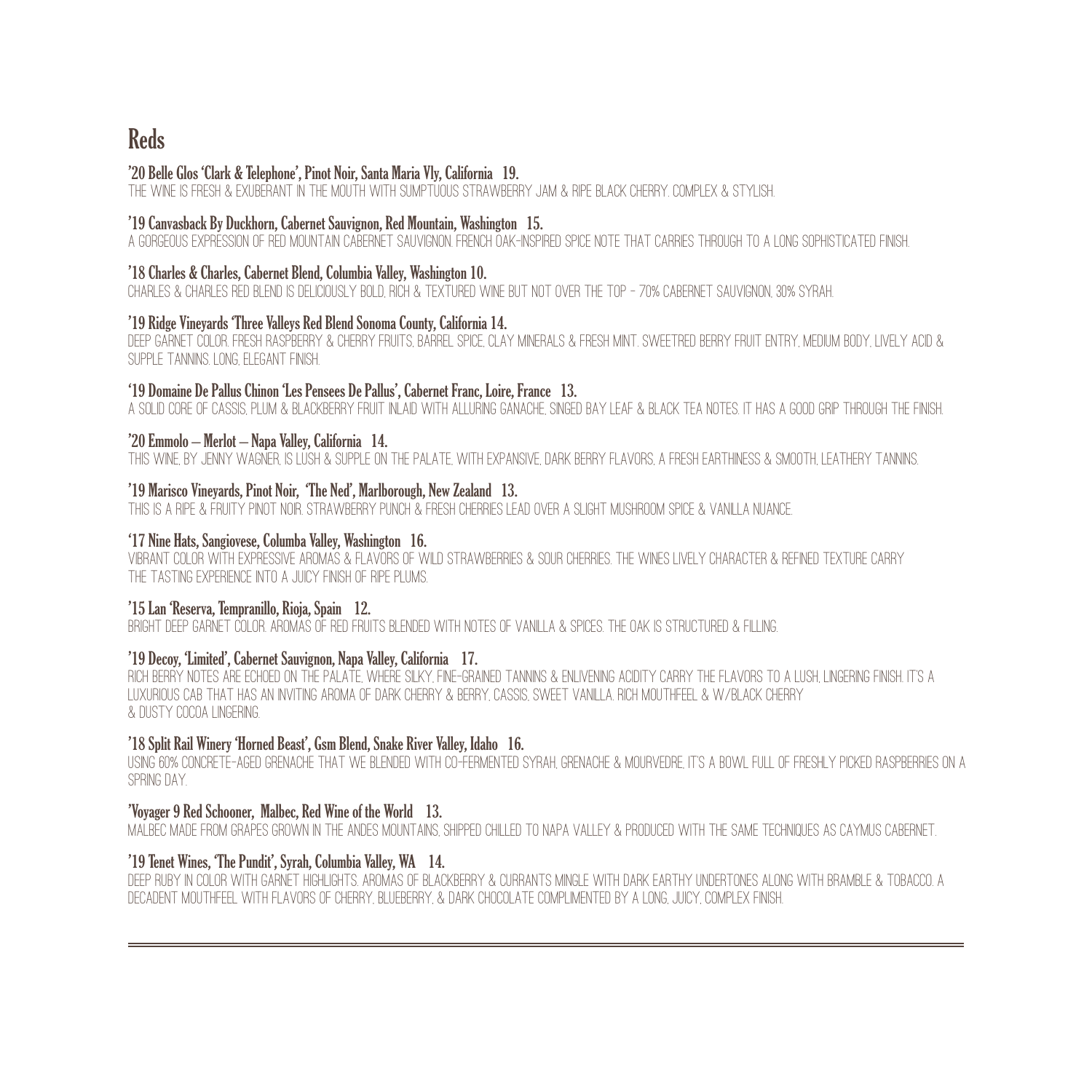

# Specialty Cocktails

| The Perfect Pig                                                                                                                                                                                     | 17. |
|-----------------------------------------------------------------------------------------------------------------------------------------------------------------------------------------------------|-----|
| WHISTLEPIG 'SHORE LODGE' BARREL PICK RYE WHISKEY / CARPANO ANTICA VERMOUTH + LILLET BLANC / BITTERS / LUXARDO CHERRY<br>Add<br>SMOKED (HICKORY / MESQUITE / APPI EWOOD / CHERRYWOOD) & A LARGE ROCK | 3.  |
| <b>Shore Fashioned</b><br>KNOB CREEK BOURBON / AMARETTO/ BLACK WAI NUT BITTERS / HONEY SYRUP / ORANGE PEEL / NW CHERRY                                                                              | 14. |
| Huckletini<br>44 NORTH HUCKI FBFRRY VODKA / COINTREAU / HUCKI FBFRRY / I IMF                                                                                                                        | 14. |
| <b>Basil Lemon Drop</b><br>ABSOLUT CITRON / COINTREAU / LEMON SYRUP / BASIL / LIMONCELLO / SUGAR RIM                                                                                                | 13. |
| <b>Mezcal Medicina</b><br>DEL MAGUEY VIDA' MEZCAL / HONEY + GINGER SYRUP / FRESH LEMON / AGAVE                                                                                                      | 13. |
| El Camino<br>DOS HOMBRES MEZCAL / COINTREAU / MANGO PUREE / JALEPENO / LIME JUICE / CILANTRO                                                                                                        | 18. |
| <b>Key Lime Martini</b><br>TIMBERI INE VODKA / KEY I IME CREAM I IQUEUR / TIME JUICE / PINEAPPLE JUICE / WHIPPED CREAM                                                                              | 13. |
| Mai Tai D'Percy<br>CAPTAIN MORGAN / MYERS DARK RUM / AMARETTO / PASSION ERUIT PUREE / PINEAPPLE JUICE / ORANJE JUICE / ORGEAT                                                                       | 14. |
| <b>Lavender French 75</b><br>THE BOTANIST GIN / I FMON JUICE / I AVENDER SIMPLE SYRUP / PROSECCO                                                                                                    | 14. |
| <b>Spicy Paloma</b><br>CORAZON BLANCO TEQUILA / JALAPENO SIMPLE SYRUP/ FRESH SQUEEZED GRAPEFRUIT JUICE / CLUB SODA                                                                                  | 14. |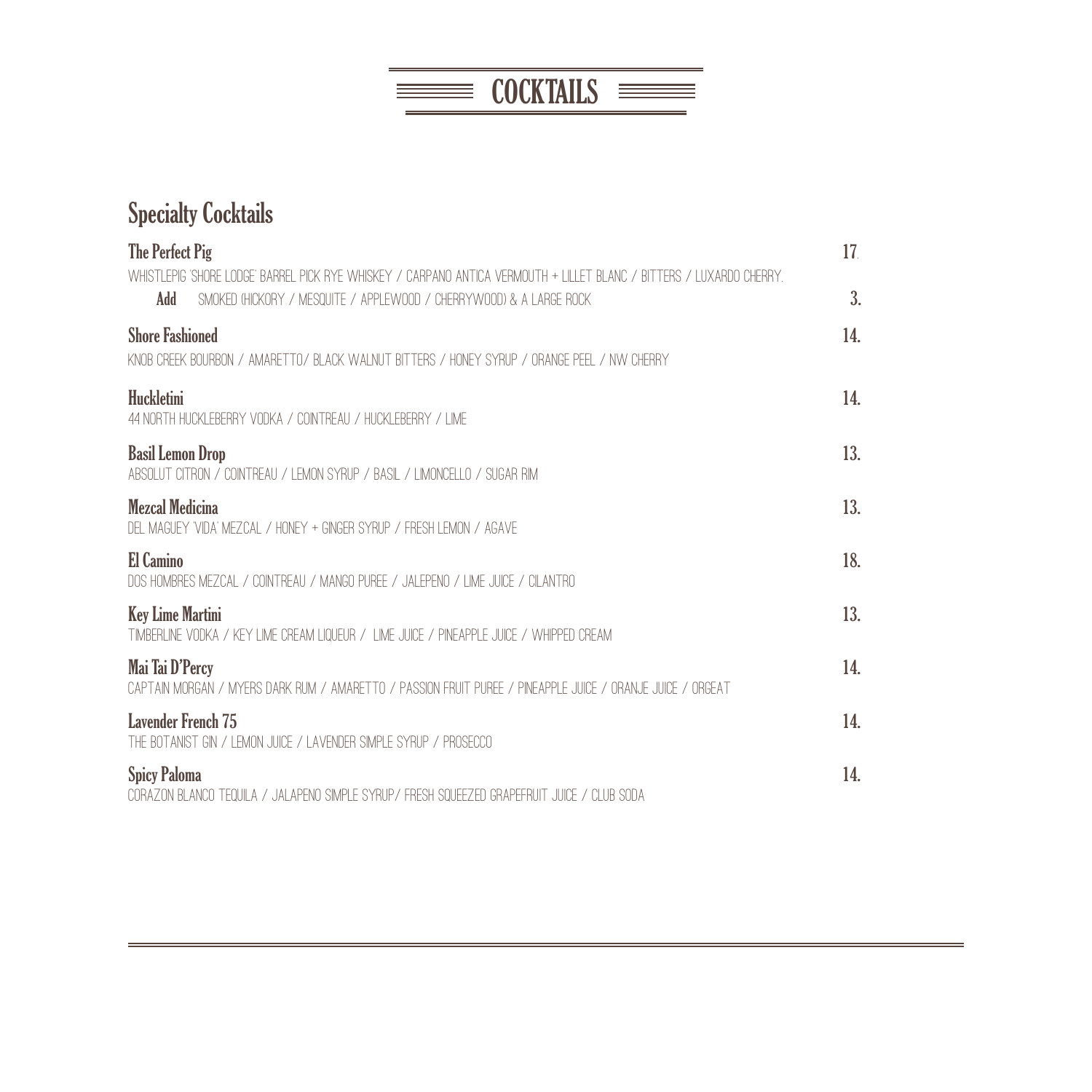**COCKTAILS**  $\equiv$ 

44 North Potato 8. Gin 44 North MTN Huckleberry 8. 44 N. Sunnyslope Nectarine 8. 44 N. Rainier Cherry 8. Absolut 8. Absolut Citron 8. Absolut Lime 8. Absolut Mandarin 8. Absolut Pear 8. Belvedere 11. Chopin Snap Frost 11. Ciroc 11. Crystal Head 14. Dry Fly 9. Grand Teton Potato 7. Grey Goose 11. Ketel One 9. Stolichnaya 7. Stolichnaya Jalapeño 7. Stolichnaya Ohranj 7. Stolichnaya Razberi 7. Stolichnaya Vanil 7. Smithworks 7. Suntori Haku 10. Timberline 9. Tito's 9. Vodka

Aviation 8. Beefeater 7. Big Gin Peat Barreled 9. Bombay 7. Bombay Sapphire 8. Dry Fly 9. Hendricks 10. Monkey 47 17 Plymouth 10. Suntory Roku 10. Tanqueray 8. Tanqueray Ten 9.

Rum Appleton Estate Reserve 8. Bacardi Gold 7. Bacardi Superior 7. Captain Morgan 7. Flor de Cana 7yr 8. Gosling Black 7. Malibu Coconut 7. Myers Dark 7. Mount Gay Eclipse 7. Pyrat Rum 8. Ron Zacapa 23yr 12. Sailor Jerry 7.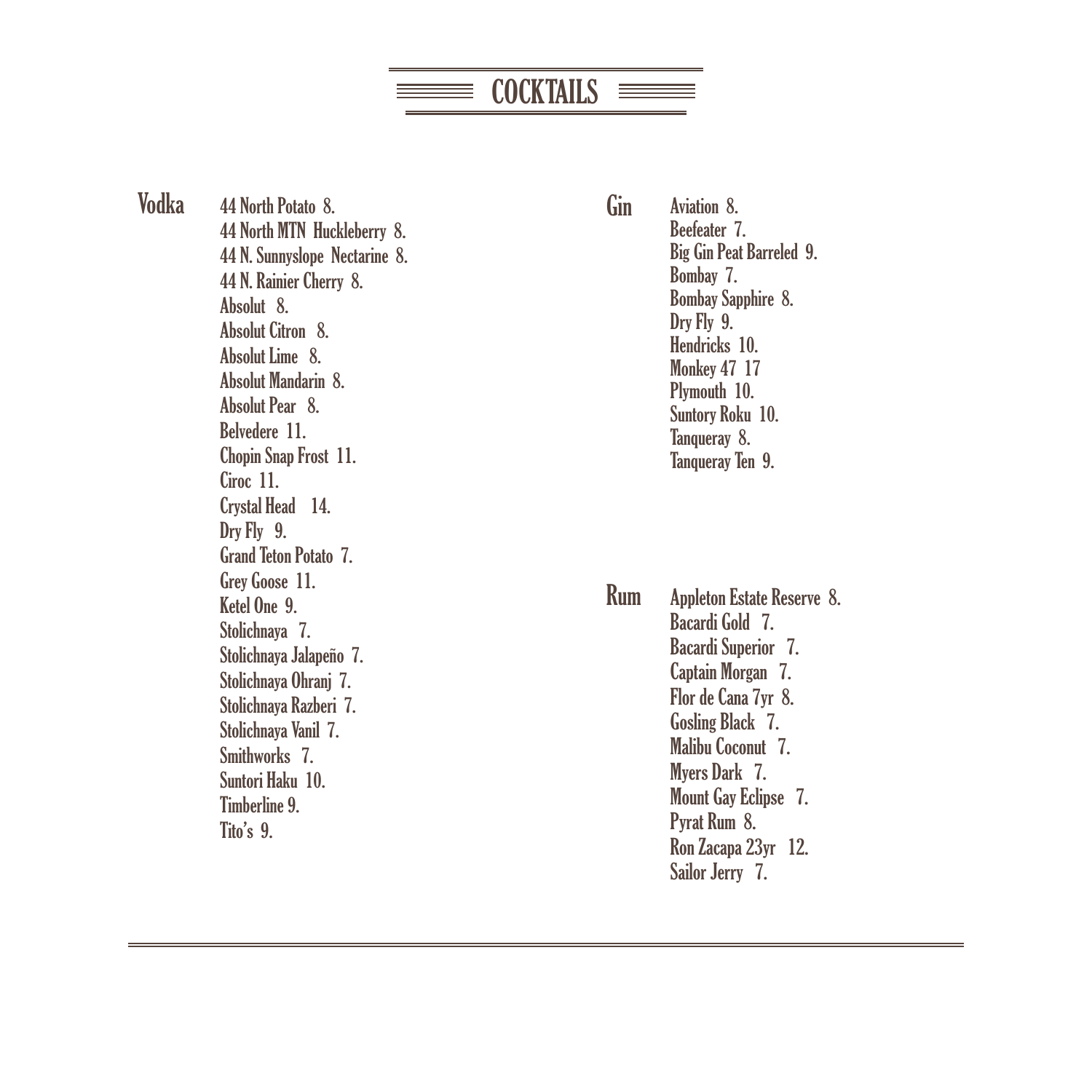# LIQUOR

## **Tequila**

1800 Reposado 9. Avion 11. Azunia Organic Reposado 12. Casamigos Anejo 16. Casamigos Blanco 14. Casamigos Reposado 15. Casa Nobles Anejo 14. Codigo Anejo 28. Codigo Blanco 12. Codigo 'Origen' Ultra Anjeo 48. Codigo Reposado 16. Codigo Rosa 10. Corazon de Agave Blanco 8. Corazon Blanco Artisinal Edition 15. Corralejo Reposado 12. Jose Cuervo 'Reserva de la Familia' 30. Don Julio 1942 45. Don Julio Aneio 16. Don Julio Blanco 14. Don Julio Reposado 15. Espolon Anejo 10. Herradura Blanco 12. Herradura Reposado 12. Herradura Ultra Anejo Crystalino 15. Maestro Dobel Diamond Reposado 12. Maestro Dobel Anejo 13. Milagro Select Barrel Reserve Anejo 20 Milagro Select Barrel Reserve Reposado 13. Milagro Select Barrel Reserve Silver 12. Patron Anejo 18. Patron 'Estate Release' 15. Patron Gran Burdeos Anejo 50. Patron Gran Platinum 30. Patron Silver 13. Patron Reposado 13. Patron Piedra Anejo 40. Patron XO Café 12. Sauza Hornitas 9. Siete Legues Anejo 14. Volans Blanco 14. Correlejo Anejo 10.

#### 'Hasta la Cruz' 40.

A Flight of Codigo Blanco / Rosa REPOSADO/ANEJO / 'ORIGEN' ULTRA ANEJO

## **Mezcal**

Bozal 'Ensamble' 10. Clase Azul 35. Del Maguey 'Chichicapa' 14. Del Maguey 'Arroqueno' 23. Del Maguey 'Vida' 10. Dos Hombres Joven 15.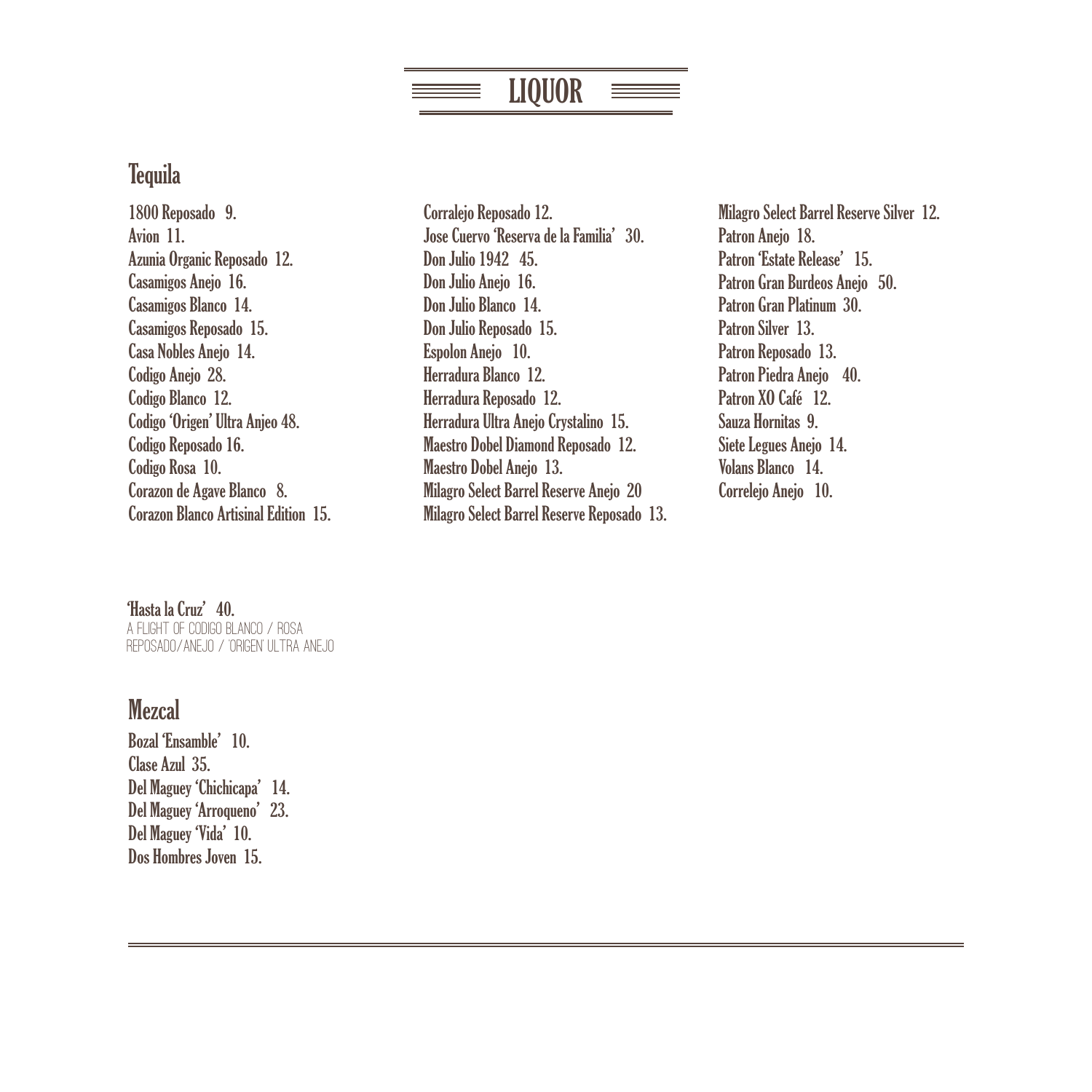# LIQUOR

## American Bourbon

1792 'Full Proof' 12. 1792 'Small Batch' 8. Angel's Envy 12. Baker's 7yr 12. Basil Hayden's 13. Basil Hayden's 10yr 20. Bird Dog 10yr 'Small Batch' 20. Blanton's 'Single Barrel' 18. Booker's 22. Buffalo Trace 8. Bulleit 8. Bulliet 'Barrel Proof' 11. Calumet Farm 12yr 28. Clyde Mays 'Cask Strength' 30. Eagle Rare 11. E.H. Taylor 'Barrel Proof' 20. Elijah Craig 'Small Batch' 9. Elijah Craig 18yr 29.

Four Roses 8. Four Roses 'Single Barrel' 13. Four Roses 'Small Batch' 12 Highwest 'American Prairie' 12. HillRock Estate 'Solera' 27. Jefferson's Ocean 16 Jim Beam 7. Jim Beam 'Black' 7. Jim Beam Devil's Cut 7. Jim Beam 'Double Oak' 7. Knob Creek 9yr 10. Knob Creek 'Smoked Maple' 9. Larceny 14. Maker's Mark 9. Maker's Mark 46 13. Maker's Mark 'Cask Strength' 14. Michter's US 1 16. Michters 10yr 50.

1994 Buffalo Trace 'OFC' 225. Old Ezra 7yr 'Barrel Strength' 12. Old Forrester 'Statesman' 13. Rip Van Winkle 10yr 35. Rockhill Farms 20. Rebel Yell 7. Wild Turkey 81 8. Wild Turkey 101 11. Wild Turkey Rare Breed 12. Wild Turkey 'Master's Keep Decades' 25. William Lurue Weller 35. Woodinville 'Port Finished' 14. Woodford Reserve 11. Woodford Reserve 'Double Oaked' 14. Yellowstone Limited Edition 25.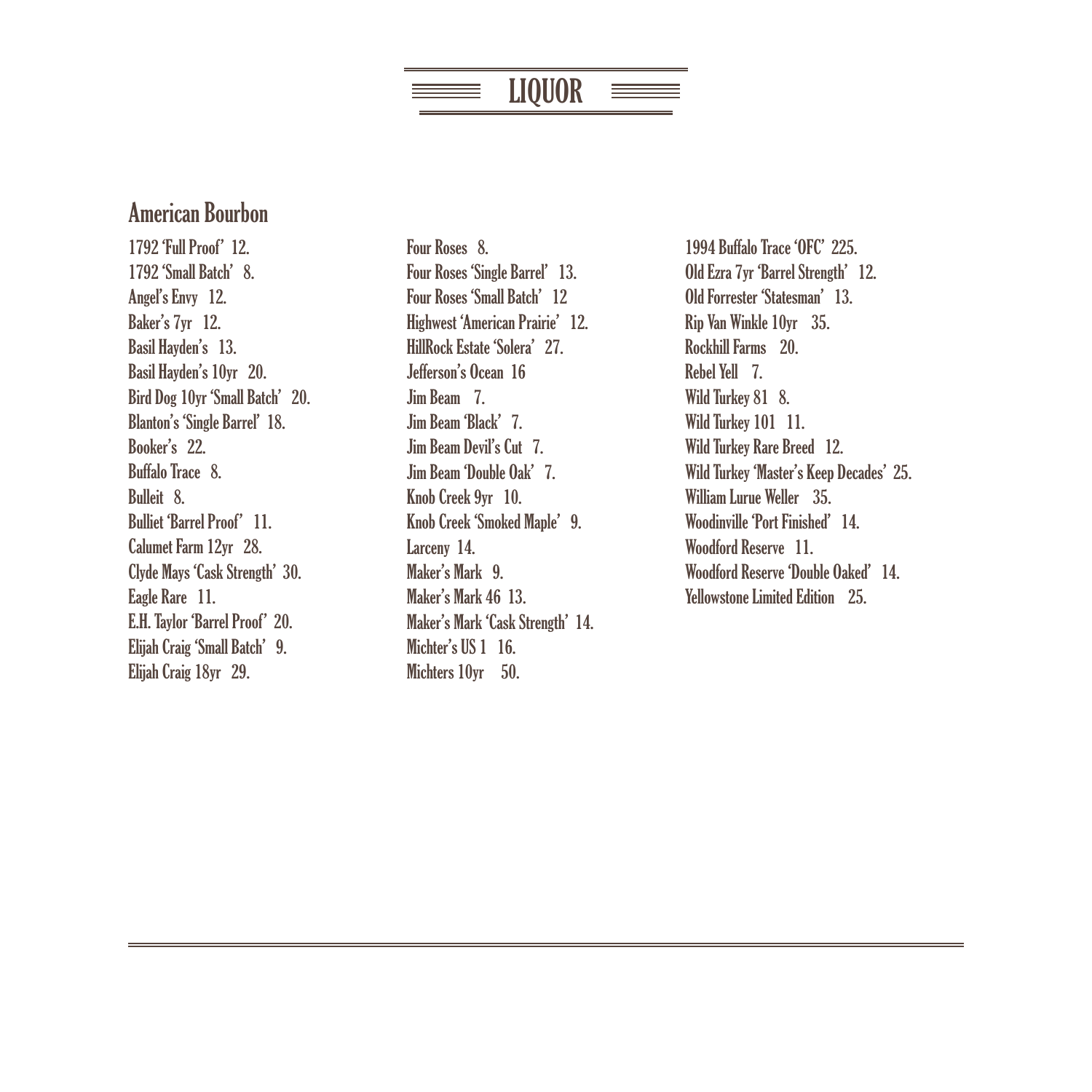#### LIQUOR ==

## **Scotch**

Balvenie 14yr Caribbean Cask 22. Bruichladich 'The Laddie' 12. Dalwhinnie 15yr 20. Dewar's 'White Label' 8. Dimple Pinch 15yr 11. Famous Grouse 8. Glenfiddich 12yr 13. Glenfiddich 18yr 30. Glenfiddich 23yr 'Grand Cru' 45. Glenlivet 12yr 12. Glenlivet 18yr 26. Glenmorangie 10yr 13. Glenmorangie 18yr 25. Glenmorangie 'Quinta Ruban' 13. Glenmorangie 'Nectar d'Or' 18. Highland Park 'The Light' 65.

J&B Rare 8. Johnnie Walker Black 10. Johnnie Walker Blue 35. Johnny Walker Red 8. Lagavulin 16yr 23. Laphroaig 10yr 15. Laphroaig 'Triplewood' 22. Macallan 12yr 'Sherry Cask' 17. Macallan 18yr 50. Macallan 25yr 275. Macallan Edition #6 45. Monkey Shoulder 9. Oban 14yr 19. Ron Burgundy 8. Talisker 10yr 17. Tomatin 36yr 100.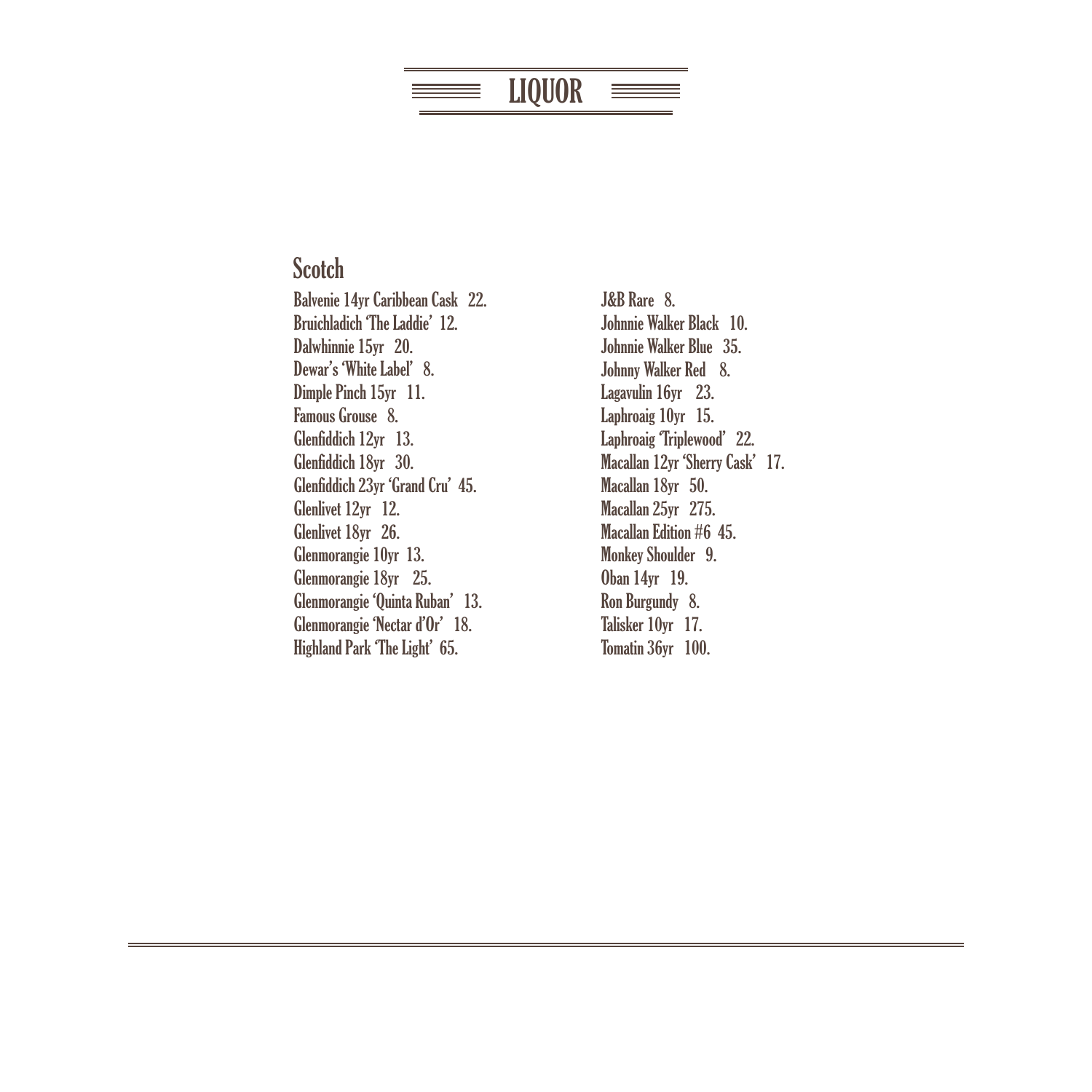#### LIQUOR<u> Elizabeth a</u>  $\equiv$

### American Blended Whisky

Dry Fly Wheat 11. Gentleman Jack 11. Highwest 'Campfire' 18. Jack Daniel's 'Black Label' 7. Jack Daniel's 'Single Barrel 100' 14. Skrewball Peanut Butter 8. Stranahan's 'Diamond Peak' 15. Stranahan's "Sherry Cask" 20. Tin Cup 9.

### Canadian Whiskey

Canadian Club 7. Crown Royal 8. Pendleton 8. Seagrams 7 7. Seagrams 'VO' 8.

### Irish Whiskey

Bushmills 8. Bushmills 21yr 40. Jameson 9. Jameson 'Black Barrel' 11. Jameson 'Caskmate IPA' 10. Jameson 'Caskmate Stout' 10. Green Spot 13. Redbreast 12.

### Japanese Whiskey

Hakashu 12yr 25. Hibiki 'Harmony' 18. Nikka 'Coffee Grain' 15. Nikka ' Taketsuru Pure Malt 16. Suntori Toki' 11.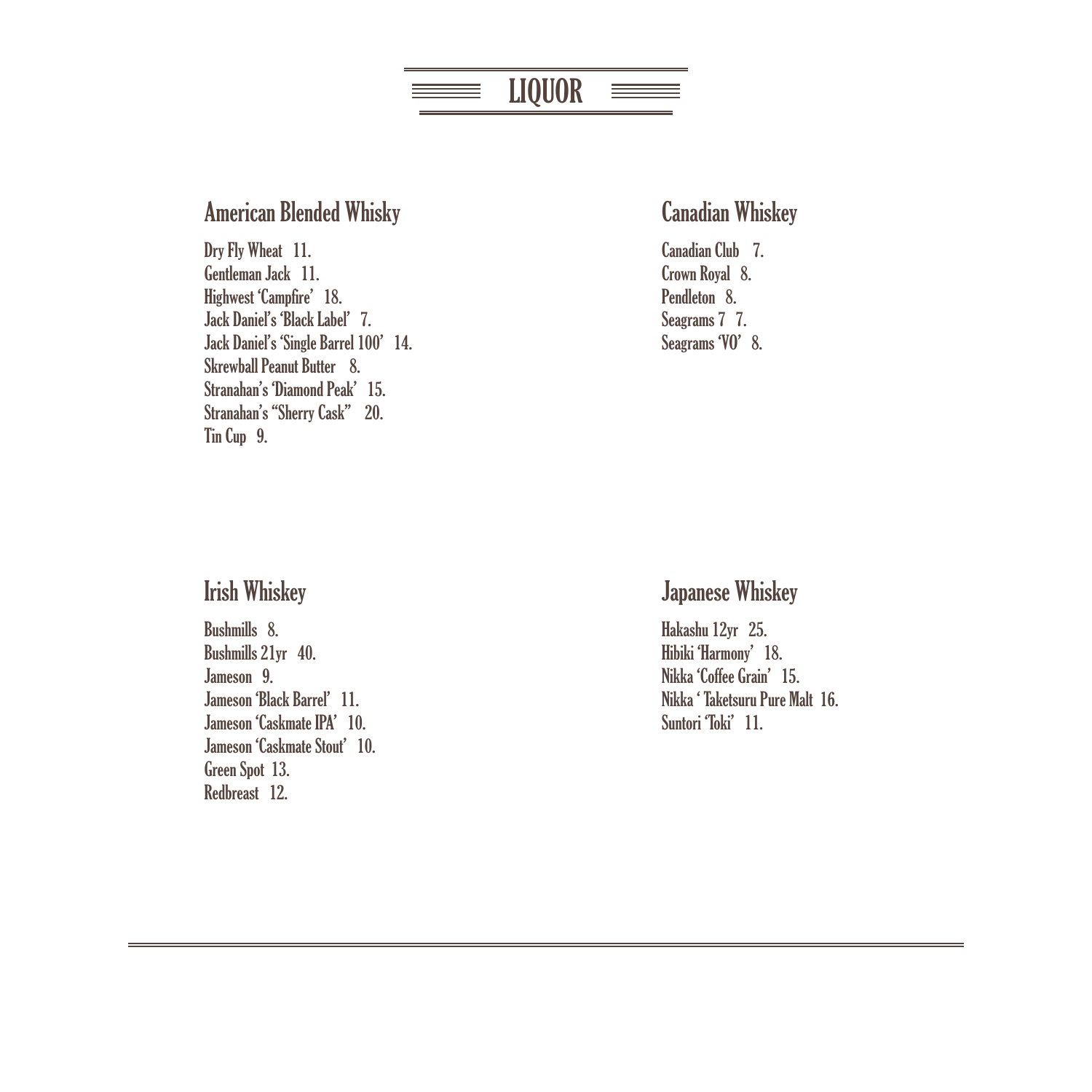# LIQUOR

American Rye Angels Envy 'Finished' 28. Bulliet 95 8. E.H. Taylor 'Straight Rye' 19. Highwest 'Double Rye' 10. Highwest "Rendevous Rye' 18. Jack Daniel's 'Single Barrel' 14. Knob Creek 'Cask Strength' 18. Peerless 23. Sazerac 18YR 28. Templeton 6yr 16. Whistlepig 10YR 15. Whistlepig 6 YR 'Piggy Back' 12.

Whistlepig 18 YR 'Double Malt' 85. Whistlepig 'SL Barrel Select' 10yr 15. Whistlepig 'Farmstock' Crop 002 13. Whistlepig 'Farmstock' Crop 003 13. Whistlepig The Boss Hog III 'The Independent' 75. Whistlepig The Boss Hog IV 'The Black Prince' 100. Whistlepig The Boss Hog V 'The Spirit of Mauve' 100. Whistlepig The Boss Hog VI 'The Samurai Scientist' 100. Whistlepig The Boss Hog VII 'Magellan's Atlantic' 100. Woodinville 12 . Woodford Reserve 11